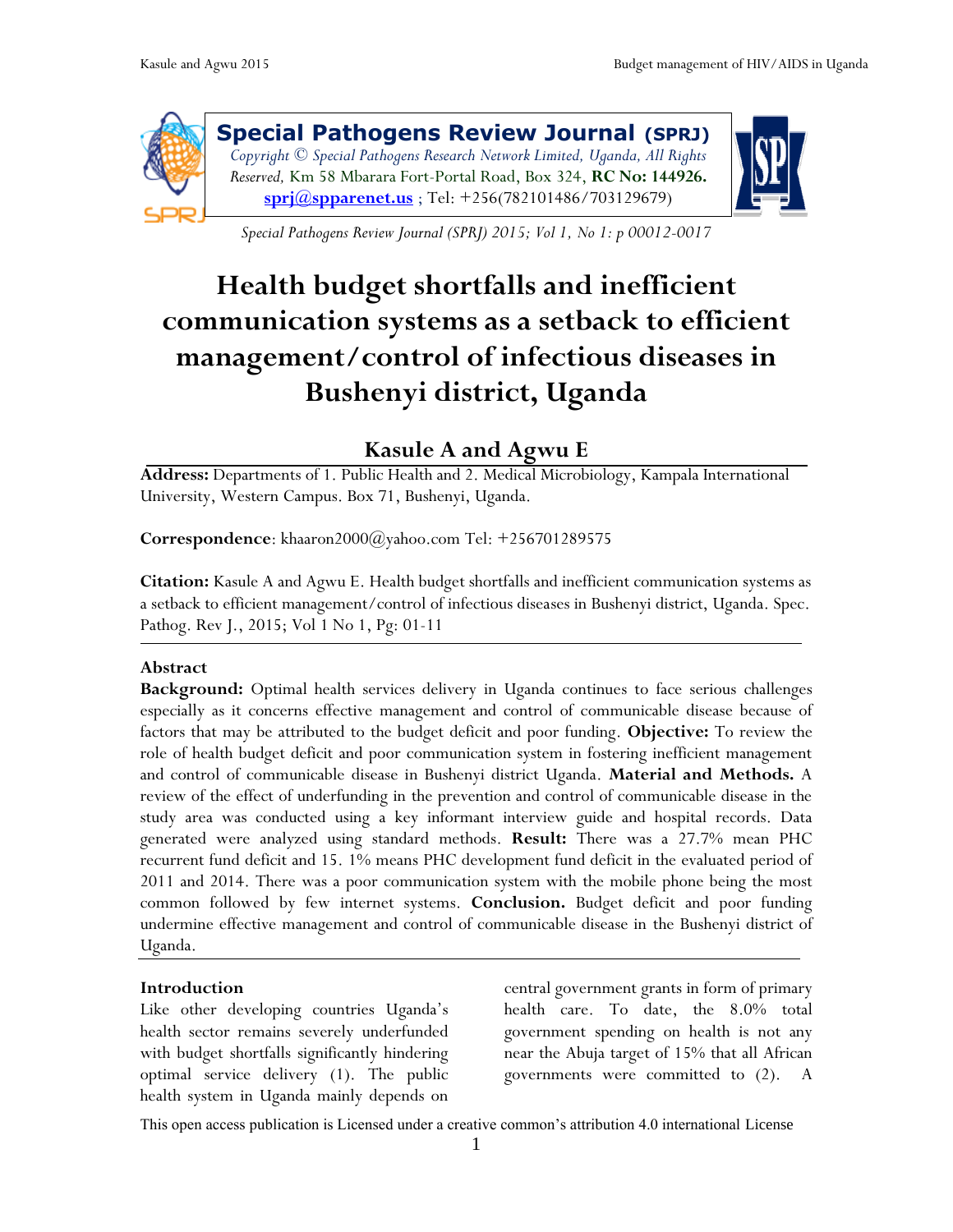resolution of the  $58<sup>th</sup>$  World Assembly needed member states to ensure equitably

health financing to have financial protection for those who are unable to pay for health services so that no one in need of health service is denied access.

There are limited cross-subsidization and high fragmentation of the financing mechanisms in the health system. No user fees are allowed in public facilities which limiting the support from out-of-packet payments and prepayment mechanisms that would have given a hand to the constrain budget (2). There is no compulsory health insurance in the country and yet private health insurance coverage is still very low. There is therefore an obvious need for rearrangement and re-integration of existing financing mechanisms to make them more equitable and efficient.

The level of health care financing and resource availability in the health system is an incentive and motivator for the health system and its leadership (3). Health care financing and resource availability is the main determinant factor when evaluating the health system performance at both local and national level. However, the current health budget in Uganda can only account for 1/3 of the needs to deliver the minimum health care package.

Due to the limited in-flow of funds to the health sector, most people who need care such as HIV/AIDS treatment TB, and malaria control programs cannot access them (4). For example, of the estimated 1.1 million people living with HIV/AIDs in Uganda, about 200,000 need ART (5-6). However, only about 67,000 people are accessing Antiretroviral therapy (ART) at the time of this review. The mosquito net distribution to the needy population in Uganda stands at about 16% of the total population and yet malaria remains the highest cause of morbidity and mortality in the country (7-8). The maternal mortality rate is still very high with 16 mothers dying daily, that a maternal mortality rate of 435 per 100,000 live births which translates to 6000 deaths annually. The child mortality rate stands at 137 death per 1000 live births (9-11).

The stock out of essential medicines and health supplies is still high in most public health facilities across the country. Of the 940 billion Uganda shillings required to cover the national need for medicines and supply annually, only 65.5% is realized at the end of the financial year.

#### **Human resource**

The government has purposed a total investment cost of 52% of the health budget to cater to the salaries needs of Human resources for health in 2014. However, the current staffing lever stands at 58.5 of the required, and yet it's not uncommon for health workers to miss their salaries due to budget shortfalls. Generally, the remuneration of the health workers in Uganda is the poorest in the region (3). This explains the massive exodus of health workers seeking better working conditions elsewhere. Every week 6 doctors seek the certificate of good standing with intentions of leaving the country for greener pastures abroad.

#### **Health Infrastructure**

Infrastructure development is slow at the district level. Most health facilities lack the minimum infrastructure needed for their basic function. It is common to find facilities where male and female patients are mixed up in some wards which are socially acceptable in the community. Such circumstances limit the uptake of health services in the communities.

### **Communication and Information Technology**

There is no doubt about the potential of information technology and communication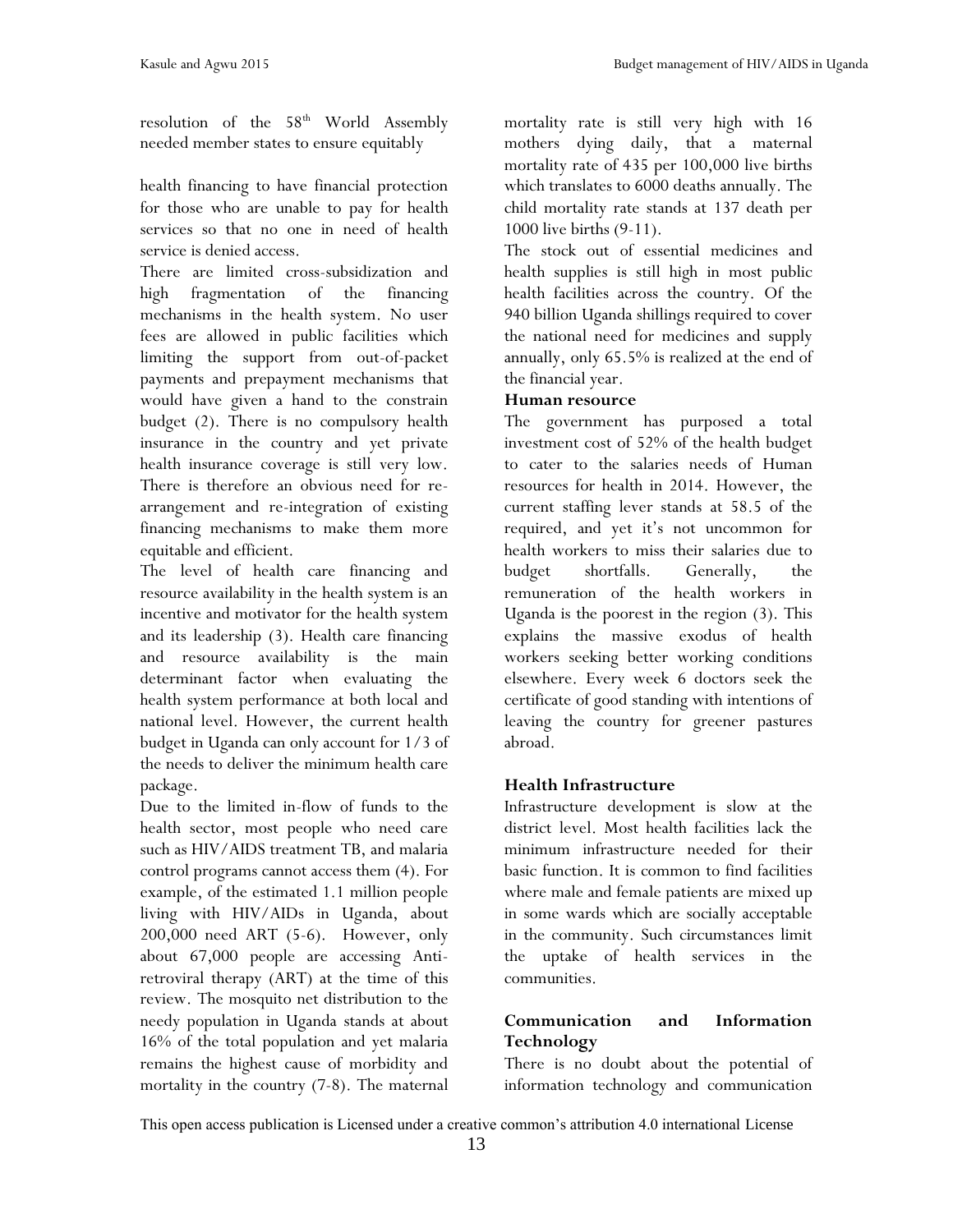to make a major impact in improving the health system in developing communities (12). It has become clear that communities living in the poorest part of the world can work their way out of poverty and undesirable health situations once they have access to better information technology systems (9-11). A range of information technologies (ICTs) from radio and television to telephone, computers, and the internet is associated with better livelihood in the communities that have access to them.

Internet access in Uganda is largely modulated by the expansion and intensity of the telecommunication sector in the communities. One in one hundred persons in the country has access to an internet connection (2). The disparity in the growth of the communication sector, therefore, makes it difficult for internet use for health communication purposes. The disparities are worse off in rural districts where access is also hampered by a lack of electric power supply. Information flow between the health facilities and the center (2) is demeaned by inaccessibility to the internet and other forms of reliable communication (13). It has been noted that a poor communication system is a leading factor in the attrition of health workers who seek greener pastures in the developed world (14).

### **Problem statement and justification for this study**

Most Africa countries depend on tax revenues to finance their health systems supported by donor funds (11). There is little pooling of risk and risk-sharing mechanisms. The hopes of raising additional resources through other mechanisms like user fees are constrained by policy and low-income levels of the people. The communities are resource-constrained such that imposing such fees would limit the health service-seeking behaviors of the residents.

The Uganda districts solely depend on central government transfers in form of primary health care (PHC) to finance the health sector with no other significant source of funds. However, the PHC funds can only cater to 50-60% of the health care needs of the district. To make the matters worse the PHC funds are not released on time to enable effective and timely implementations of the proposed projects and activities.

Being a rural district the health communication system is still poor. None of the health facilities has access to internet connectivity which is a major limiting factor in the communication system of the district. Other forms of communication are partially developed only reaching a few places in the district.

It is not clear how the health leaders in the district cope with these bottlenecks to provide reasonably satisfactory health services to the communities in this rural district. This study is aimed at analyzing the health financing constraints and communication gaps in the Bushenyi district and it also outlined the coping mechanisms of the health leadership in the district with the ultimate goal of outlining the significance and policy implications.

#### **Study objectives**

To assess the budgetary constraints of the health sector in Bushenyi district, appraise the health communication system in the district, establish the coping mechanisms the health leaders used to perform their duties amidst the budgetary and communication constraints.

#### **METHODOLOGY**

The study was conducted in Bushenyi districts in South Western Uganda. The population of the Bushenyi district is 299,200 (20). The district is typically rural, located 360km by road from Kampala the capital city of Uganda. The district has 3 health sub-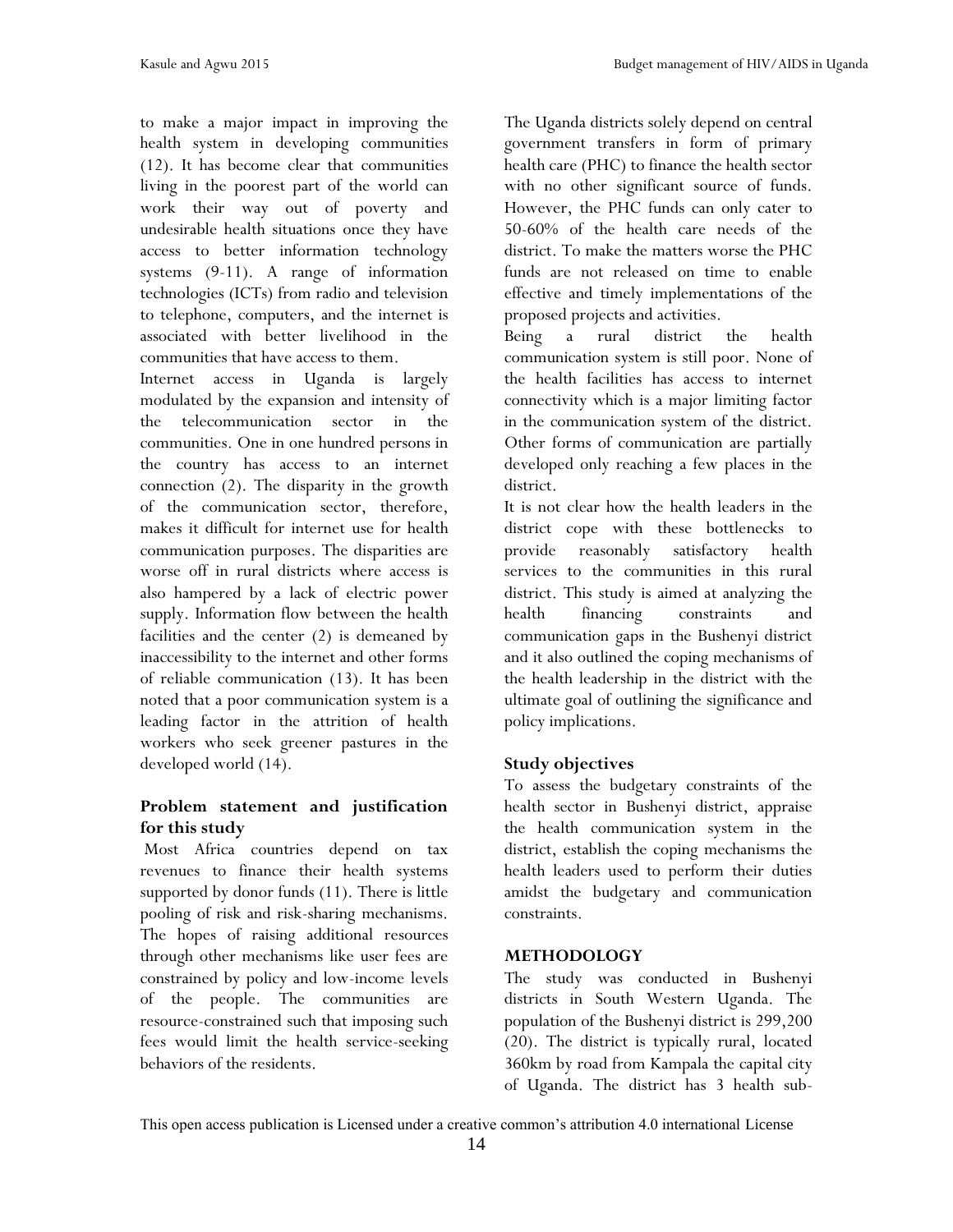districts (HSD), 2 hospitals, and 24 levels II and III health centers. Sub-counties from the local administrative centers. Each sub-county has an HC III and several HC IIs. Most of the Health Centres are located in places that are hard to reach because of the poor condition of access roads and the mountainous terrain. Access to the telephone network is limited making communication difficult. A few places around the towns have access to electricity. Most of the places have access to radio signals especially the local FM radios but TV signals are accessible to the people around the small towns and those with DSTVs. The study was a cross-sectional study employing both quantitative and qualitative methods of data collection.

This was a multifaceted cross-sectional study made of both prospective and retrospective assessment of factors that may explain the effect of the poor funding is hindering effective management of communicable diseases in the Bushenyi district of Uganda. The prospective study consisted of interviews of 38 participants made of all the in-charges of health facilities in the district (26 in number) and the district management team members (12 in number). However, any eligible in the categories above who will not consent for the interview was excluded from the study. All the 26 health facility in-charges and the 12 members of the district health management team were being recruited for the study

Qualitative data were collected using Key informant interview guide. The Principle Investigator carried out interviews himself and therefore there was no need to train research assistants for this study. The selected participants participated in the key informant's interviews while they also guided the review of records to provide further information on the budgets and financing of the health care system in the district. A record review tool was designed and used for reviewing the budget performance. The retrospective study involved the use of information available at the hospital records to have a glimpse of the past to have a better understanding of the current situation. The health workers were interviewed in privacy and the information was being recorded in a notebook and a tape recorder was used to capture the proceedings of the interviews.

The data from the review of records was entered and analyzed using SPSS software version 17 for statistical analysis and was presented in tables. The interview data was transcribed from the tapes and coded. Themes and sub-themes were created and the data was organized and categorized according to the themes for interpretation

Informed consent was obtained from each participant before enrolment into the study. The purpose of the study and how the information gathered will be used were explained to each participant before obtaining their consent. Each of the study participants and health facility was assigned a code for reference purposes to maintain confidentiality. The interviews were carried out in privacy to ensure confidentiality. The tapes and notes of the in-depth interviews were kept in a secure place and were only accessible to the Principal Investigator. Permission was obtained from the district authorities (DHO and CAO), and health facilities administrations before the study are carried out.

# **RESULTS**

As seen in Table 1 below, a review of the budget performance shows that the district has suffered severe budget shortfalls in the last three financial years.

|  |                             | Table 1. Budget constraints for |  |
|--|-----------------------------|---------------------------------|--|
|  | Bushenyi district 2011-2014 |                                 |  |

| F/ | Budget | Requ | Reali | Budg  | $\frac{0}{0}$ |
|----|--------|------|-------|-------|---------------|
|    | items  | ired | zed   | et    | shor          |
|    |        | budg | budg  | short | tfall         |
|    |        | et   | et    | fall  |               |
|    |        | x1,0 | x1,0  | x1,0  |               |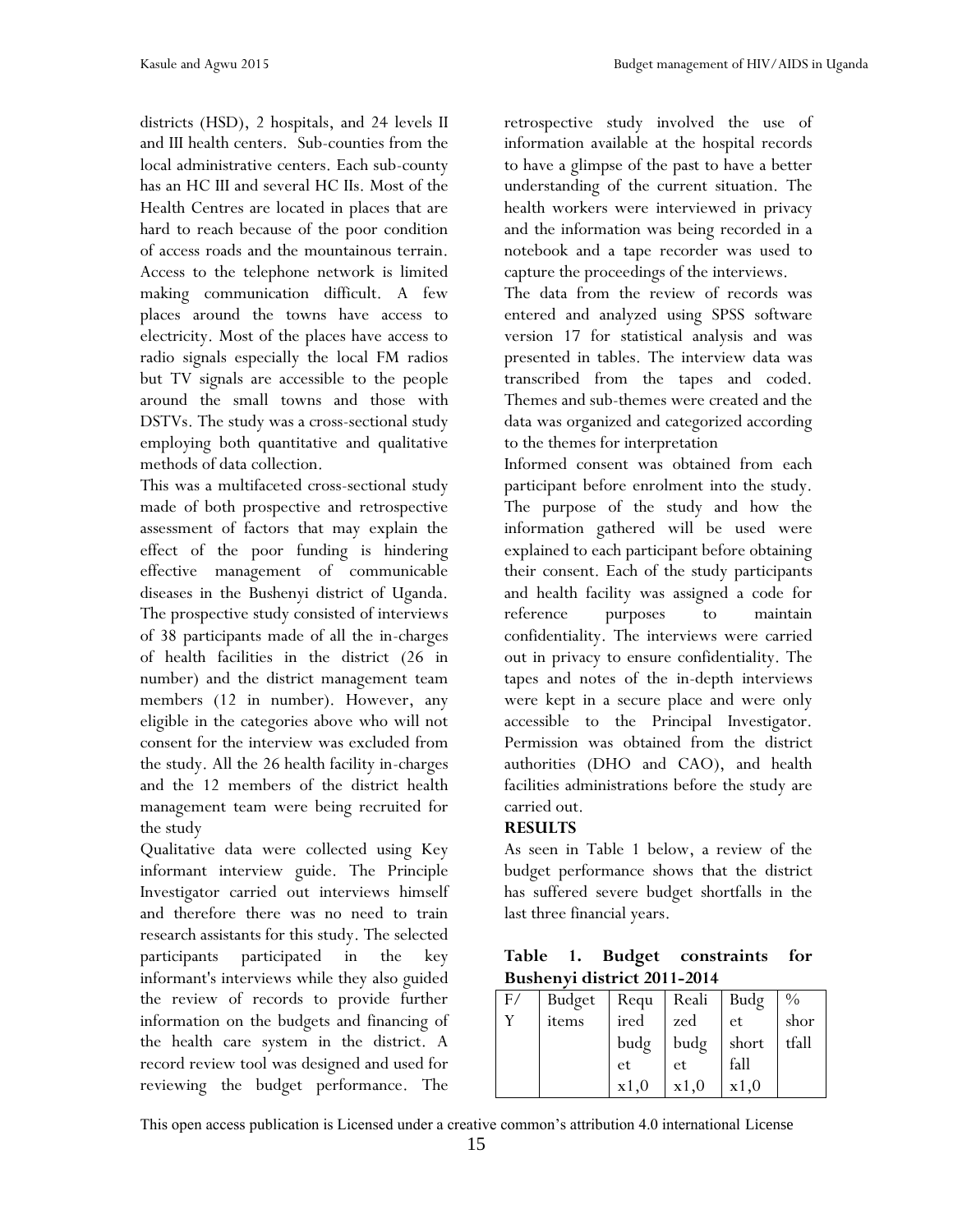|                |            | 00,0  | 00,0   | 00,0  |               |
|----------------|------------|-------|--------|-------|---------------|
|                |            | 00    | $00\,$ | 00    |               |
|                |            | ug sh | ug sh  | ug sh |               |
| 201            | PHC        | 794   | 570    | 254   | 31.9          |
| 1/1            | Recurr     |       |        |       | $\frac{0}{0}$ |
| 2              | ent        |       |        |       |               |
|                | PHC        | 194   | 170    | 24    | 12.4          |
|                | Develo     |       |        |       | $\frac{0}{0}$ |
|                | pment      |       |        |       |               |
| 201            | <b>PHC</b> | 841   | 679    | 162   | 19.3          |
| 2/1            | Recurr     |       |        |       | $\frac{0}{0}$ |
| 3              | ent        |       |        |       |               |
|                | PHC        | 225   | 178    | 47    | 20.1          |
|                | Develo     |       |        |       | $\frac{0}{0}$ |
|                | pment      |       |        |       |               |
| 201            | <b>PHC</b> | 964   | 885    | 79    | 8.2           |
| 3/1            | Recurr     |       |        |       | $\frac{0}{0}$ |
| $\overline{4}$ | ent        |       |        |       |               |
|                | PHC        | 261   | 211    | 50    | 19.1          |
|                | Develo     |       |        |       | $\frac{0}{0}$ |
|                | pment      |       |        |       |               |

In 2011/12 there was a budget shortfall of 31.9% in the Primary Health Care Recurrent fund and 12.4 % in the primary Health Care Development fund.

In 2012/13 there was a budget shortfall of 19.3% in the primary health care recurrent fund and 20.4 % in the Primary Health Care Development fund.

In 2013/14 there was a budget shortfall of 31.9% in the Primary Health Care Recurrent Fund and 12.4 % in the primary health care development fund. Thus there was a 27.7% PHC recurrent fund deficit and 15. 1% PHC development fund

**Table II. Communication systems available in Bushenyi district**

| Communication   | Available  | <b>Not</b> |
|-----------------|------------|------------|
| means           |            | available  |
| Land<br>line    | 4(8%)      | $46(92\%)$ |
| (telephone)     |            |            |
| Mobile phone    | $48(96\%)$ | $0(4\%)$   |
| Walk-talkies    | 3(6%)      | 47(94%)    |
| Internet access | $(4\%)$    | 48(96%)    |

| Fax machine      | $0(0\%)$   | 50         |
|------------------|------------|------------|
|                  |            | $(100\%)$  |
| Mobile van       | $0(0\%)$   | 50         |
|                  |            | $(100\%)$  |
| <b>Reliable</b>  | Available  | <b>Not</b> |
|                  |            |            |
| network          |            | available  |
| Telephone        | $18(36\%)$ | 32 $(64%)$ |
| network          |            |            |
| FM Radio network | $46(92\%)$ | 4(8%)      |

The communication system available in the Bushenyi district was reviewed. As seen in Table II above, the most prevalent form of communication was mobile phones (96%). This seemed to be the only reliable means of communication because all others were very scarce in the district e.g. Internet access was available in only 4% of the health facilities and fixed telephones were available in only 8% of the health facilities.

**Table III: Coping Mechanisms of the health leadership**

| Coping        | of<br>No.   | percentage |
|---------------|-------------|------------|
| Mechanisms    | respondents |            |
| Prioritize    | 27          | 54         |
| activities    |             |            |
| Lobby<br>for  | 9           | 18         |
| more funds    |             |            |
| Outsource     | 8           | 16         |
| other funders |             |            |
| Do nothing    |             |            |

Most of the district health leaders reported that the coping mechanism they have is prioritization (54%). Others reported lobbying and outsourcing as the main coping mechanism.

#### **DISCUSSION**

#### **Health Budget Shortfalls**

The health sector in the district has severe budget shortfalls as seen in the results of this study for all the years from 2011-2014. The sector receives mainly two grants from the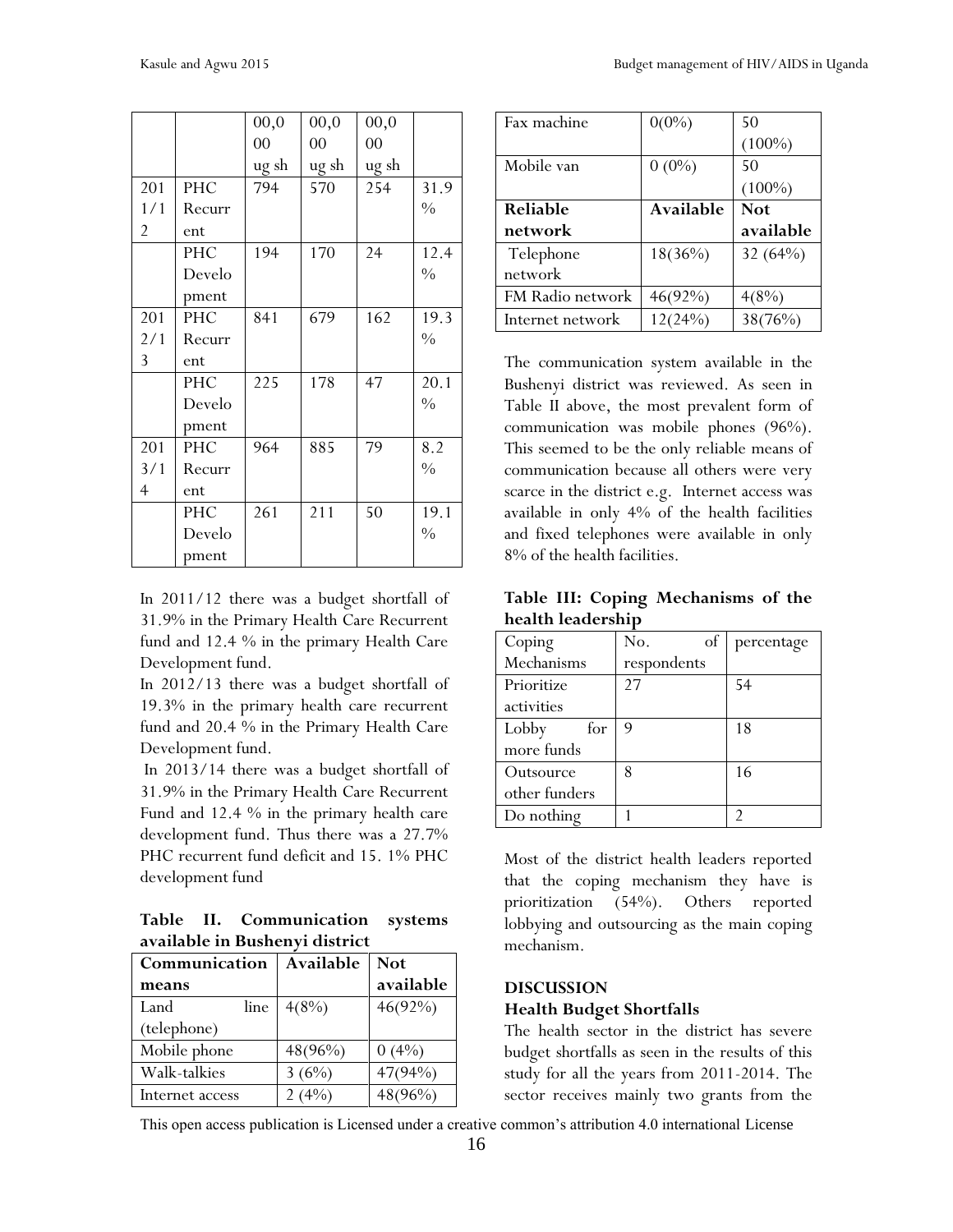central government mainstream ministry of health (5). These include PHC capital development and PHC recurrent fund. As seen through the years both funds provided, fall well below the requirements of the district health sector (9). This is not surprising because the health sector at the national level is marginalized receiving only 8.6 percent of the national budget in the 2013/2014 financial year and only 0.3 percent higher than the previous financial year 2012/2013.

The health budget nationally still falls well below the Abuja Declaration in which Uganda is a signatory which requires governments to commit 15% of the national budgets to the health sector (10). The emphasis is said to be aimed at control of Malaria, HIV, and renovation of major district facilities in terms of capital projects (5).

However, with such deficits in the health sector budget, the objectives of control of infectious diseases in the communities may not be very feasible. It's well known that the disease burden in the communities hampers the economic and social workforce. The strategies for effective control and the prevention of malaria and HIV/AIDS are insufficient and inefficient because of limitations in funds. There is an insufficient provision of essential medicines and supplies in the district including ARVs, Tuberculosis medicine, and reproductive health supplies  $(11-12)$ .

These ultimately demotivate the health professionals who work in difficult situations where they have virtually no means of assisting their patients dying in their hands. Lack of funds for outreach services lowers the immunization coverage in the districts (15). No wonder we have an upsurge of previously controlled diseases like measles in the hard-to-reach remote area.

The district still suffers from neglected tropical diseases which cannot effectively be contained simply because of poor facilities for its prevention, management, and control (15). Without funds to do health education in the communities and funds to provide medicines and supplies, disease control becomes a nightmare.

The remuneration of health professionals is still very poor due to the limited budget, capacity building, and promotion of professional development is low. The consequence is the low morale and poor motivation of health workers leading to poor performance on the job and lack of job satisfaction. The results are the overwhelming exodus of professionals looking for better working conditions in the developed countries, absenteeism, and attrition to non-professional jobs.

**Communication systems in the district** Although poverty is thought to be decreasing in Bushenyi districts like most parts of Uganda, the health care delivery system still has challenges like most other parts of sub-Saharan Africa (15). Access to proven and powerful information and communication system is still a dream for the distant future (16). However, the result of this study shows that there is some improvement in the use of ICTs in the last 5 years with significant growth in internet access in semi-urban Health facilities. Health workers in these facilities use it to obtain vital health information and interact with district and ministry of health officials.

One of the most important and interesting pieces of information obtained from this study is the fact that the distribution of ICTs is dependent on the infrastructural development of the area. Thus to harness the use of ICTS to the benefit of the health system in the district access to electric power and telecom network should be enhanced  $(15)$ .

Retention of health professions in the rural health facilities in Uganda is undoubting vital in the fight against the deadly epidemics

This open access publication is Licensed under a creative common's attribution 4.0 international License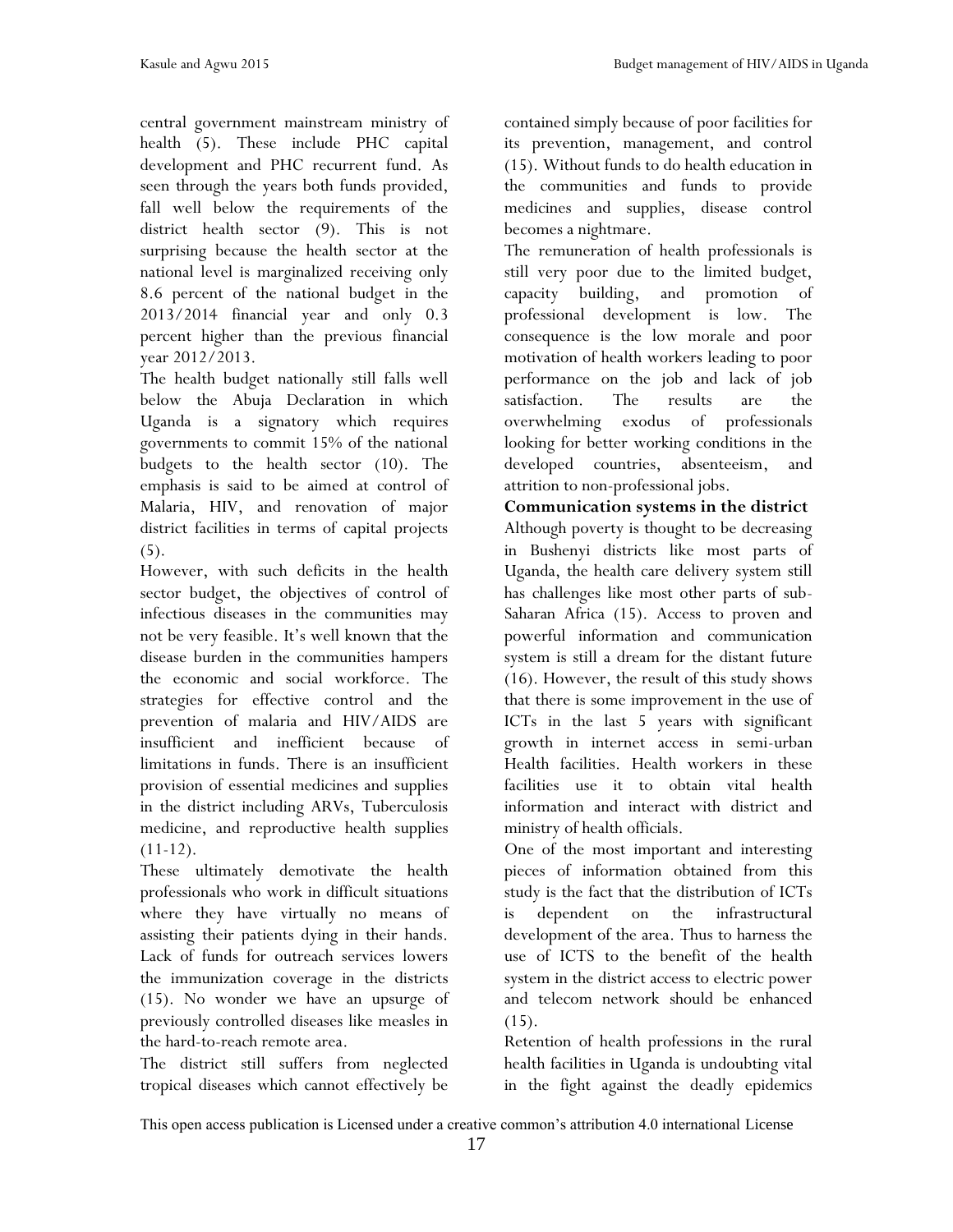which include HIV/AIDS, malaria, and the resurgence of Tuberculosis (17). Improvement in the use of ICTs is a proven factor to control the exodus of health professionals to developed and wealthy countries.

Poverty and weak health system coupled with lack of communication systems lead to loss of health professionals through brain drain to the developed world which has further constrained the health care delivery system (18). There has already been intensive international discussion about the importance of ICTS in impacting the improvement of health and well being of poor and marginalized communities like those in Uganda reducing poverty and enhancing sustainable development in the communities can only be achieved with better communication within and within the outside world (15).

The world health organization (WHO) emphasizes the use of ITC as a means to reach a series of developmental health outcomes across the entire health system (19). As seen in the results of this study only 4% of the health facilities in the district have access to internet connectivity. However, the reliability of this connectivity in these facilities also leaves a lot to be desired. The disparity in the level of telecommunication in this district could be the factor influencing this connectivity (20).

Great strides are seen in the improvement in telecommunication in the communities in the last decade. It is expected that internet connectivity will soon take in the same direction which will reduce social and professional isolation through email communication is expected to have a strong positive effect on morale and performance of the staff working in the district (21). The internet should provide a cheaper mode of communication with time.

In Uganda, the hopes of remote diagnosis and treatment embedded in telemedicine are a new hope for very few urban health centers (21). Where particularly this technology is needed due to the disease burden and lower cadre health workers working attending to patients in these areas, the technology has not yet been embraced (22). The persistent poverty, lack of infrastructure, poor investment, and lack of political support hamper its growth.

In conclusion; budget shortfalls in the district are very high and hamper effective and efficient health service delivery to the communities in the district. The government seems not to give the health sector priority during budget allocation. The communication system in the district is still underdeveloped with low use of modern technology in ICTs.

#### **RECOMMENDATIONS**

The budget shortfalls need to be reduced to give effective and efficient health service delivery to the communities in the district. The government needs to give the health sector the priority it deserves during budget allocation and adhere to the Abuja declaration.

The communication system in the district needs to be improved by investing more capital to modernize it.

# **References**

- 1. Aronson B. Improving online access to medical information for low-income countries' Engl J Med 2004; 350, 966- 968
- 2. Ministry of Health, author. Annual Health Sector Performance Report (2006/07) Kampala: Government of Uganda; 2007
- 3. Kyomugisha E, Buregyeya E, Ekirapa E, Mugisha JF, Bazeyo W (2008). Building strategies for sustainability and equity of

#### **Telemedicine**